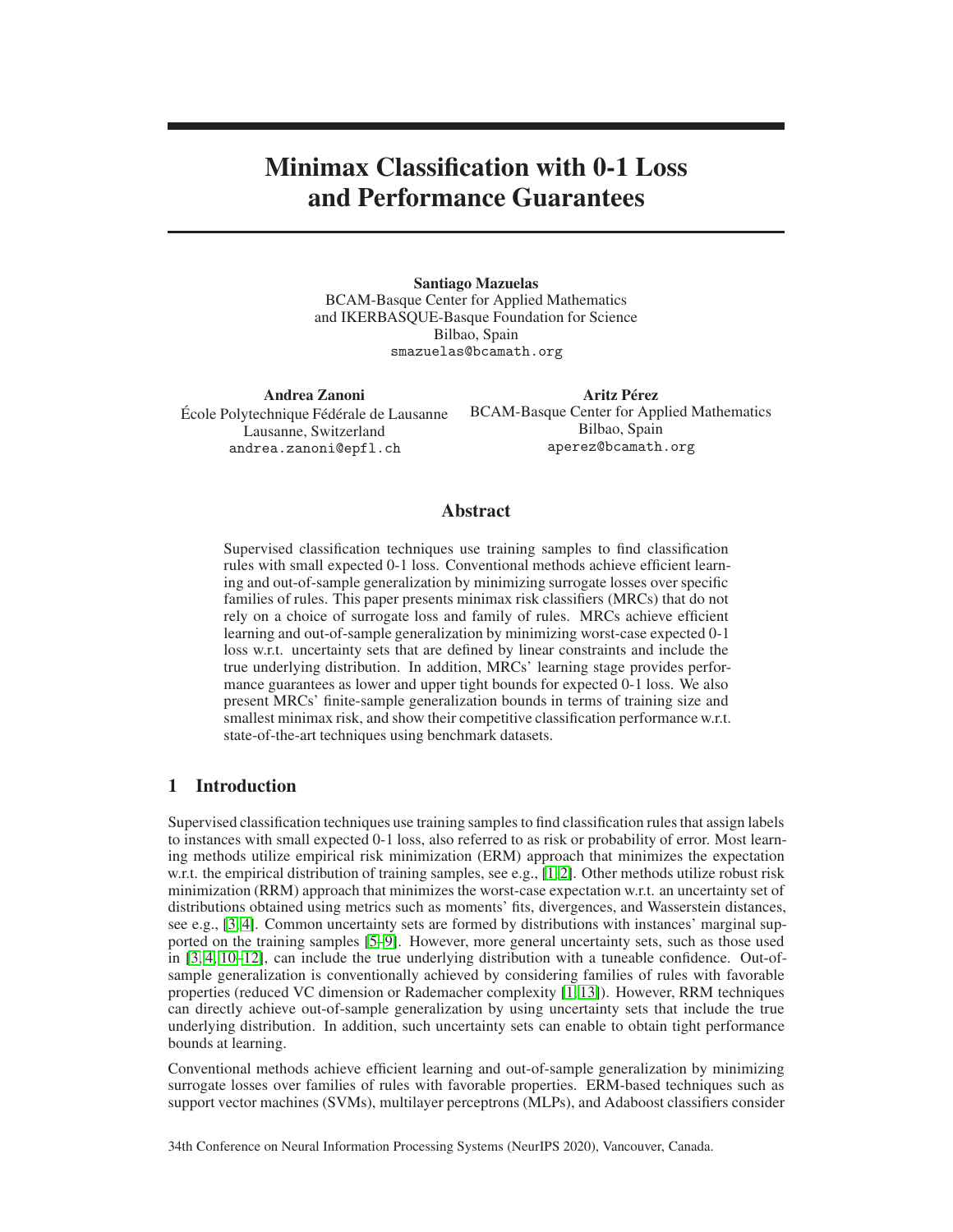loss functions such as hinge loss, cross-entropy loss, and exponential loss together with families of classification rules obtained from reproducing kernel Hilbert spaces (RKHSs), artificial neural networks, and combinations of weak rules. RRM-based techniques that utilize Wasserstein distances consider surrogate log loss and linear functions or RKHSs [\[11,](#page-9-9) [12\]](#page-9-7), while those that utilize f-divergences can use more general surrogate losses and parametric families of rules as long as they result in convex functions over parameters [\[8,](#page-9-10) [9\]](#page-9-5). Certain techniques based on RRM do not rely on surrogate losses and minimize worst-case 0-1 expected loss [\[5](#page-9-4)[–7\]](#page-9-11). However, such works consider uncertainty sets that do not include the true underlying distribution. Hence, their generalization guarantees rely on the usage of specific families of rules, and they do not provide performance bounds at learning.

This paper presents RRM-based classification techniques referred to as minimax risk classifiers (MRCs) that minimize worst-case expected 0-1 loss over general classification rules, and provide tight performance bounds at learning. Specifically, the main results presented in the paper are as follows.

- Learning techniques that determine MRCs as the solution of a linear optimization problem (Theorem [1](#page-3-0) in Section [2,](#page-1-0) and Algorithm [1](#page-6-0) in Section [4\)](#page-5-0).
- Techniques that provide performance guarantees at learning as lower and upper tight bounds for expected 0-1 loss (Theorem [1](#page-3-0) in Section [2,](#page-1-0) Theorem [2](#page-4-0) in Section [3,](#page-4-1) and Algorithm [1](#page-6-0) in Section [4\)](#page-5-0).
- Finite-sample generalization bounds for MRCs in terms of training size and smallest minimax risk (Theorem [3](#page-5-1) in Section [3\)](#page-4-1).

Detailed comparisons with related techniques are provided in the remarks to the paper's main new results. In addition, Section [4](#page-5-0) provides a detailed description of MRCs' implementation, and Section [5](#page-7-0) shows the suitability of the performance bounds and compares the classification error of MRCs w.r.t. state-of-the-art techniques.

*Notation:* calligraphic upper case letters denote sets; vectors and matrices are denoted by bold lower and upper case letters, respectively; for a vector **v**,  $v^{(l)}$  denotes its *l*-th component, and  $\mathbf{v}^T$  and  $\mathbf{v}_+$ denote its transpose and positive part, respectively; probability distributions and classification rules are denoted by upright fonts, e.g., p and h;  $\mathbb{E}_{p}\{\cdot\}$  denotes expectation w.r.t. probability distribution p;  $\mathbb{I}\{\cdot\}$  denotes the indicator function;  $\leq$  and  $\succeq$  denote vector (component-wise) inequalities; 1 denotes a vector with all components equal to 1;  $1<sub>c</sub>$  an indicator vector with j-th component equal to 1 (resp. 0) if  $j \in \mathcal{C}$  (resp.  $j \notin \mathcal{C}$ );  $|\mathcal{Z}|$  denotes de cardinality of set  $\mathcal{Z}$ ; and, for a finite set  $\mathcal{Z}$ , we denote by  $\Delta(\mathcal{Z})$  the set of probability distributions with support  $\mathcal{Z}$ .

## <span id="page-1-0"></span>2 Minimax-risk classification

This section first briefly recalls the problem statement and learning approaches for supervised classification, and then presents learning techniques for MRCs.

#### 2.1 Problem formulation and learning approaches

Supervised classification uses training samples formed by instance-label pairs to determine classification rules that assign labels to instances. In what follows, we denote by  $\mathcal X$  and  $\mathcal Y$  the sets of possible instances and labels, respectively; both sets are taken to be finite and we represent  $\mathcal Y$  by  $\{1, 2, \ldots, |\mathcal{Y}|\}$ . Commonly, the cardinality of X is very large compared with that of Y; for instance, in hand-written digit classification with 28x28 pixels grayscale images,  $|\mathcal{X}| = 256^{784}$  and  $|\mathcal{Y}| = 10$ .

Classification rules can be deterministic or non-deterministic. For a specific instance, a deterministic classification rule assigns always the same label, while a non-deterministic classification rule is allowed to randomly assign a label with certain probability. Both types of rules can be represented by the probabilities with which labels are assigned to instances (0 or 1 probabilities for the deterministic case). We denote by  $T(\mathcal{X}, \mathcal{Y})$  the set of general classification rules; if  $h \in T(\mathcal{X}, \mathcal{Y})$  we denote by h(y|x) the probability with which h assigns label  $y \in Y$  to instance  $x \in \mathcal{X}$ . In addition, we denote by  $\Delta(\mathcal{X} \times \mathcal{Y})$  the set of probability distributions on  $\mathcal{X} \times \mathcal{Y}$ ; if  $p \in \Delta(\mathcal{X} \times \mathcal{Y})$  we denote by  $p(x, y)$ the probability assigned by p to the instance-label pair  $(x, y)$ , and by  $p(x)$  the marginal probability assigned by p to the instance x, i.e.,  $p(x) = \sum$  $y \in \mathcal{Y}$  $p(x, y)$ .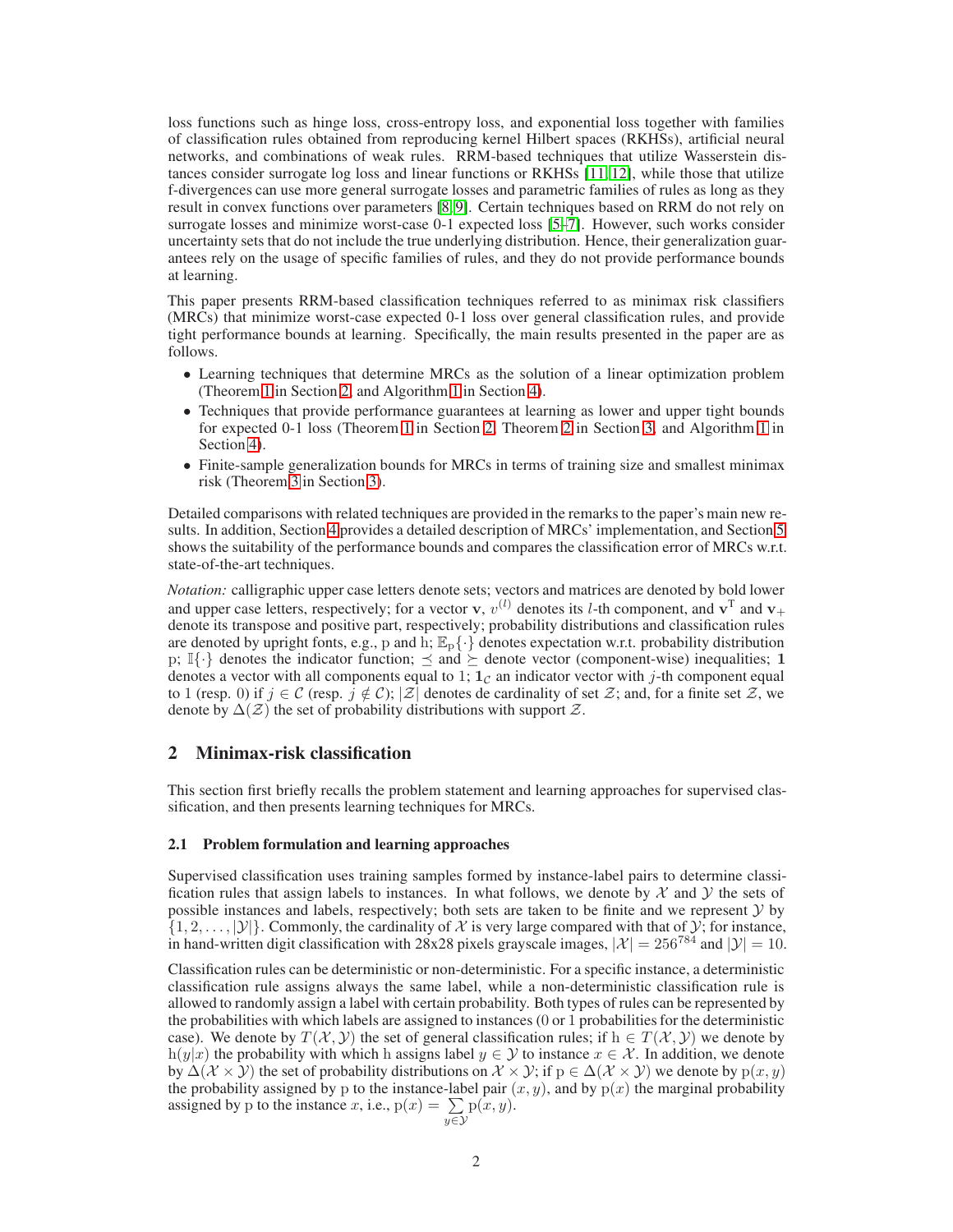The 0-1 loss (also called just loss in the following) of a classification rule at the instance-label pair  $(x, y) \in \mathcal{X} \times \mathcal{Y}$  quantifies classification error, that is, the loss is 0 if the classification rule assigns label y to instance x, and is 1 otherwise. Hence, the expected loss of a classification rule h  $\in$  $T(\mathcal{X}, \mathcal{Y})$  at  $(x, y)$  is  $1 - h(y|x)$ , and its expected loss w.r.t. a probability distribution  $p \in \Delta(\mathcal{X} \times \mathcal{Y})$ is

$$
\ell(h, p) = \sum_{x \in \mathcal{X}, y \in \mathcal{Y}} p(x, y)(1 - h(y|x)).
$$

Let p<sup>\*</sup> be the unknown true underlying distribution of instance-label pairs, the risk of a classification rule h (denoted  $R(h)$ ) is its expected loss w.r.t. p<sup>\*</sup>, that is  $R(h) = \ell(h, p^*)$ . The minimum risk is known as Bayes risk and becomes

$$
R_{\text{Bayes}} = 1 - \sum_{x \in \mathcal{X}} \max_{y \in \mathcal{Y}} p^*(x, y)
$$

since it is achieved by Bayes' rule  $h_{Bayes}$  that assigns the most probable label to each instance.

ERM approach for supervised classification aims to minimize the empirical expected loss  $\ell(h, p_n)$ , where  $p_n$  is the empirical distribution of training samples. RRM approach aims to minimize the worst-case expected loss  $\ell(h, p)$  for p a probability distribution in an uncertainty set obtained from training samples. As described above, conventional techniques enable efficient ERM and RRM by using surrogate loss functions and considering specific families of classification rules.

Supervised classification techniques can be seen as methods that perform the approximation

$$
\min_{h \in T(\mathcal{X}, \mathcal{Y})} \ell(h, p^*) \longrightarrow \min_{h \in \mathcal{F}} \max_{p \in \mathcal{U}} \ell(h, p)
$$

where the original 0-1 loss  $\ell$  is substituted by a surrogate loss  $\ell$ ; classification rules are restricted to a specific family  $\mathcal{F} \subseteq T(\mathcal{X}, \mathcal{Y})$ ; and expectation w.r.t. the true underlying distribution  $p^*$  is approximated by the worst-case expectation w.r.t. distributions in an uncertainty set  $U$ . ERM-based techniques correspond to the case where the uncertainty set contains only the empirical distribution, while RRM-based techniques use uncertainty sets that contain multiple distributions. Using 0-1 loss and uncertainty sets that include the true underlying distribution, the objective minimized at learning  $\max_{p \in \mathcal{U}} \ell(h, p)$  becomes an upper bound of the original objective  $\ell(h, p^*)$  for any classification rule  $h \in T(X, Y)$ . This key property can enable to ensure out-of-sample generalization and to obtain tight performance bounds at learning.

#### 2.2 Learning MRCs

The following shows how RRM can be used with original 0-1 loss  $\ell$ , considering general classification rules  $T(X, Y)$ , and using uncertainty sets that include the true underlying distribution p<sup>\*</sup> with a tuneable confidence.

MRCs consider uncertainty sets of distributions defined by linear constraints obtained from expectation estimates of a feature mapping. Specifically, let  $\Phi : \mathcal{X} \times \mathcal{Y} \to \mathbb{R}^m$  be a feature mapping, and  $\mathbf{a}, \mathbf{b} \in \mathbb{R}^m$  with  $\mathbf{a} \preceq \mathbf{b}$  be lower and upper endpoints of interval estimates for the expectation of  $\Phi$ . We consider uncertainty sets of distributions

$$
\mathcal{U}^{\mathbf{a},\mathbf{b}} = \left\{ \mathbf{p} \in \Delta(\mathcal{X} \times \mathcal{Y}) : \, \mathbf{a} \preceq \mathbb{E}_{\mathbf{p}} \{ \Phi(x,y) \} \preceq \mathbf{b} \right\}
$$
 (1)

and we denote the minimax expected loss against uncertainty set  $\mathcal{U}^{a,b}$  by  $R^{a,b}$ , i.e.,

<span id="page-2-0"></span>
$$
R^{\mathbf{a},\mathbf{b}} = \min_{\mathbf{h}\in T(\mathcal{X},\mathcal{Y})} \max_{\mathbf{p}\in\mathcal{U}^{\mathbf{a},\mathbf{b}}} \ell(\mathbf{h}, \mathbf{p}).
$$

Such uncertainty sets include the true underlying distribution  $p^*$  with probability at least  $1 - \delta$  as long as a and b define expectations' confidence intervals at level  $1 - \delta$ , that is

<span id="page-2-1"></span>
$$
\mathbb{P}\{\mathbf{a} \leq \mathbb{E}_{p^*}\{\Phi(x,y)\} \leq \mathbf{b}\} \geq 1-\delta.
$$

In this paper, we consider expectations' interval estimates obtained from empirical expectations of training samples  $(x_1, y_1), (x_2, y_2), \ldots, (x_n, y_n)$  as

$$
\mathbf{a}_n = \boldsymbol{\tau}_n - \frac{\boldsymbol{\lambda}}{\sqrt{n}}, \ \mathbf{b}_n = \boldsymbol{\tau}_n + \frac{\boldsymbol{\lambda}}{\sqrt{n}}, \ \text{for } \boldsymbol{\tau}_n = \frac{1}{n} \sum_{i=1}^n \Phi(x_i, y_i)
$$
 (2)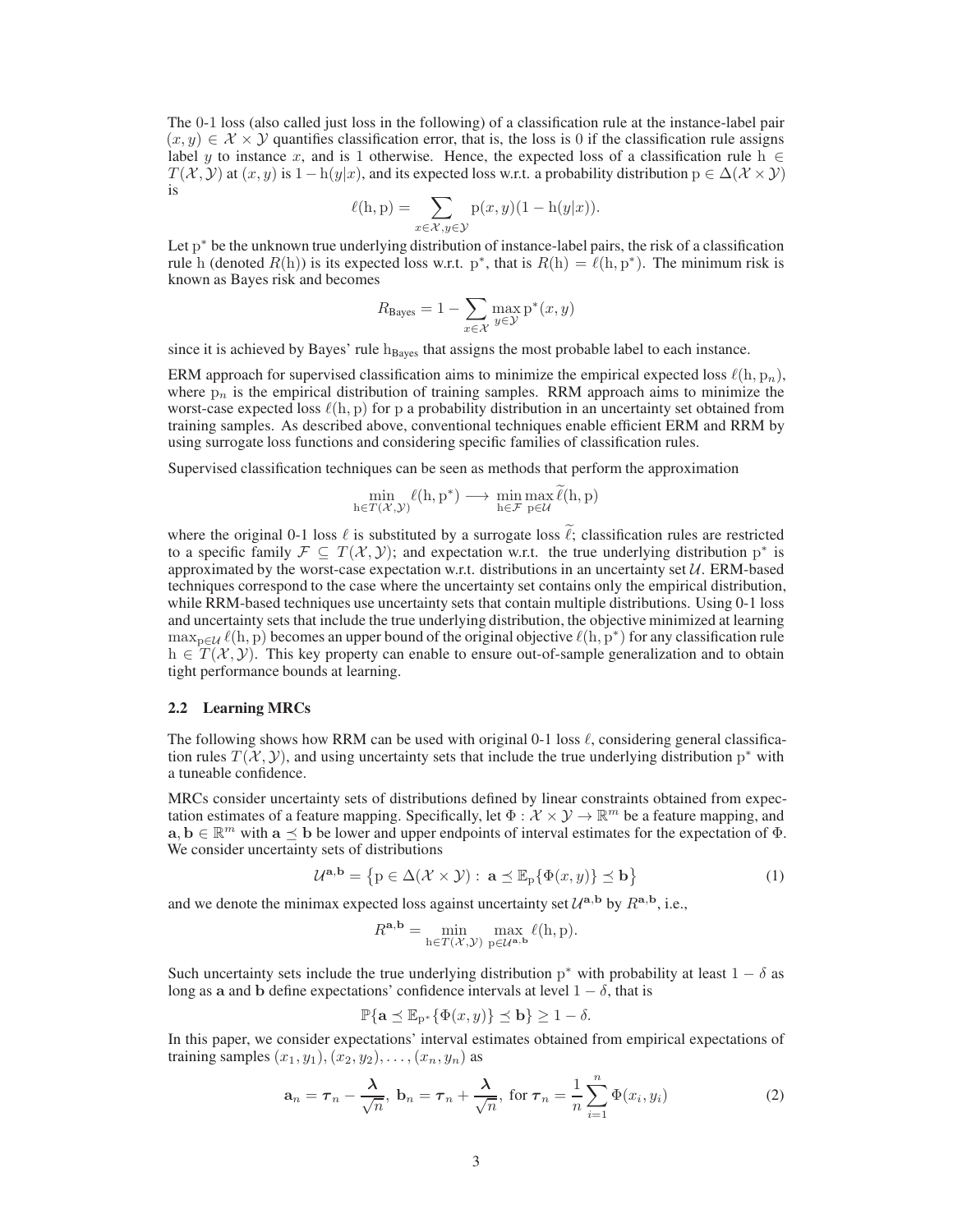where  $\lambda \geq 0$  determines the size of the interval estimates for different confidence levels.

In the following, in order to get compact expressions we often denote functions with domain  $\mathcal{X} \times \mathcal{Y}$ by vectors or matrices with  $|\mathcal{X}||\mathcal{Y}|$  components or rows, respectively. We denote a probability distribution  $p \in \Delta(\mathcal{X} \times \mathcal{Y})$  and a classification rule  $h \in T(\mathcal{X}, \mathcal{Y})$  by vectors p and h with components given by  $p(x, y)$  and  $h(y|x)$  for  $(x, y) \in \mathcal{X} \times \mathcal{Y}$ . In addition, we denote the feature mapping  $\Phi : \mathcal{X} \times \mathcal{Y} \to \mathbb{R}^m$  by a matrix  $\Phi$  with rows given by  $\Phi(x, y)$  for  $(x, y) \in \mathcal{X} \times \mathcal{Y}$ . Also, we denote by  $\mathbf{p}_x$ ,  $\mathbf{h}_x$ , and  $\Phi_x$  the subvectors and submatrix of p, h, and  $\Phi$  corresponding to a fixed  $x \in \mathcal{X}$ , and if v is a vector indexed by  $\mathcal{X} \times \mathcal{Y}$  we denote by  $\|\mathbf{v}\|_{1,\infty}$  and  $\|\mathbf{v}\|_{\infty,1}$  the mixed norms  $||\mathbf{v}||_{1,\infty} = \max_{x \in \mathcal{X}} ||\mathbf{v}_x||_1$  and  $||\mathbf{v}||_{\infty,1} = \sum_{x \in \mathcal{X}} ||\mathbf{v}_x||_{\infty}$ . With this vector notation we have that

$$
\ell(h, p) = \mathbf{p}^{\mathrm{T}}(\mathbf{1} - \mathbf{h}), \ \min_{h \in T(\mathcal{X}, \mathcal{Y})} \ell(h, p) = 1 - ||\mathbf{p}||_{\infty, 1}, \text{ and } \mathbb{E}_{p} \{\Phi(x, y)\} = \mathbf{\Phi}^{\mathrm{T}} \mathbf{p}.
$$

Finally, whenever we use expectation point estimates, i.e.,  $a = b$ , we drop b from the superscripts, for instance we denote  $\mathcal{U}^{\mathbf{a},\mathbf{b}}$  for  $\mathbf{a} = \mathbf{b}$  as  $\mathcal{U}^{\mathbf{a}}$ .

The result below determines minimax classification rules with 0-1 loss against uncertainty sets given by [\(1\)](#page-2-0), which are referred to as MRCs in the following.

<span id="page-3-0"></span>**Theorem 1.** Let  $\Phi: \mathcal{X} \times \mathcal{Y} \to \mathbb{R}^m$ ,  $\mathbf{a}, \mathbf{b} \in \mathbb{R}^m$  with  $\mathcal{U}^{\mathbf{a}, \mathbf{b}} \neq \emptyset$ , and  $\mu_a^*, \mu_b^*, \nu^*$  be a solution of the convex optimization problem

$$
\min_{\mu_a,\mu_b \in \mathbb{R}^m, \nu \in \mathbb{R}} \quad \mathbf{b}^{\mathrm{T}} \mu_b - \mathbf{a}^{\mathrm{T}} \mu_a - \nu
$$
\n
$$
\text{s.t.} \quad ||(\Phi(\mu_a - \mu_b) + (\nu + 1)\mathbf{1})_+||_{1,\infty} \le 1
$$
\n
$$
\mu_a, \mu_b \ge 0.
$$
\n
$$
(3)
$$

If a classification rule h<sup>a,b</sup>  $\in \Delta(X, Y)$  satisfies, for each  $x \in \mathcal{X}, y \in \mathcal{Y}$ ,

$$
ha,b(y|x) \ge \Phi(x,y)T \mu^* + \nu^* + 1
$$
\n(4)

with  $\mu^* = \mu_a^* - \mu_b^*$ , then

$$
h^{\mathbf{a},\mathbf{b}}\in \arg\,\min_{h\in \Delta(X,Y)}\,\max_{p\in \mathcal{U}^{\mathbf{a},\mathbf{b}}}\ell(h,p)
$$

that is,  $h^{a,b}$  is a minimax classification rule for 0-1 loss against uncertainty set  $\mathcal{U}^{a,b}$ . In addition, the minimax expected loss against uncertainty set  $\mathcal{U}^{a,b}$  is given by

$$
R^{\mathbf{a},\mathbf{b}} = \mathbf{b}^{\mathrm{T}} \boldsymbol{\mu}_b^* - \mathbf{a}^{\mathrm{T}} \boldsymbol{\mu}_a^* - \boldsymbol{\nu}^*.
$$

*Proof.* See Appendix B in the supplementary material.

<span id="page-3-4"></span><span id="page-3-3"></span><span id="page-3-2"></span><span id="page-3-1"></span>
$$
\Box
$$

The result above is obtained by using von Neumann's minimax theorem [\[14\]](#page-9-12) and Lagrange duality [\[15\]](#page-9-13); in particular, parameters  $\mu_a^*, \mu_b^*, \nu^*$  correspond to the Lagrange multipliers of constraints in [\(1\)](#page-2-0). As we describe in Section [4,](#page-5-0) Theorem [1](#page-3-0) enables MRCs' implementation in practice. Specifically, training samples serve to obtain expectation estimates a and b that are used to learn parameters  $\mu^*, \nu^*$  by solving [\(3\)](#page-3-1), which is equivalent to a linear optimization problem. Then, those parameters are used in the prediction stage to assign label  $y \in Y$  to instance  $x \in \mathcal{X}$  with probability h<sup>a,b</sup>(y|x) satisfying [\(4\)](#page-3-2). Even though MRCs minimize the worst-case risk over all possible rules; as shown in [\(4\)](#page-3-2), they have a specific parametric form determined by a linear-affine combination of the feature mapping with coefficients obtained by solving [\(3\)](#page-3-1) at learning. Therefore, the role of the feature mapping in the presented method is similar to that in conventional techniques such as SVM and logistic regression.

Classification rules satisfying [\(4\)](#page-3-2) always exist since  $\sum_{y \in \mathcal{Y}} (\Phi(x, y)^T \mu^* + \nu^* + 1)_+ \leq 1$  for any  $x \in \mathcal{X}$  due to the constraints in [\(3\)](#page-3-1). In addition, in case of using expectation point estimates, i.e.,  $a = b$ , the minimization solved at learning becomes

$$
\min_{\mu \in \mathbb{R}^m, \nu \in \mathbb{R}} \quad -\mathbf{a}^{\mathrm{T}} \mu - \nu
$$
\n
$$
\text{s. t.} \quad ||(\Phi \mu + (\nu + 1)\mathbf{1})_+||_{1,\infty} \le 1 \tag{6}
$$

taking  $\mu = \mu_a - \mu_b$ .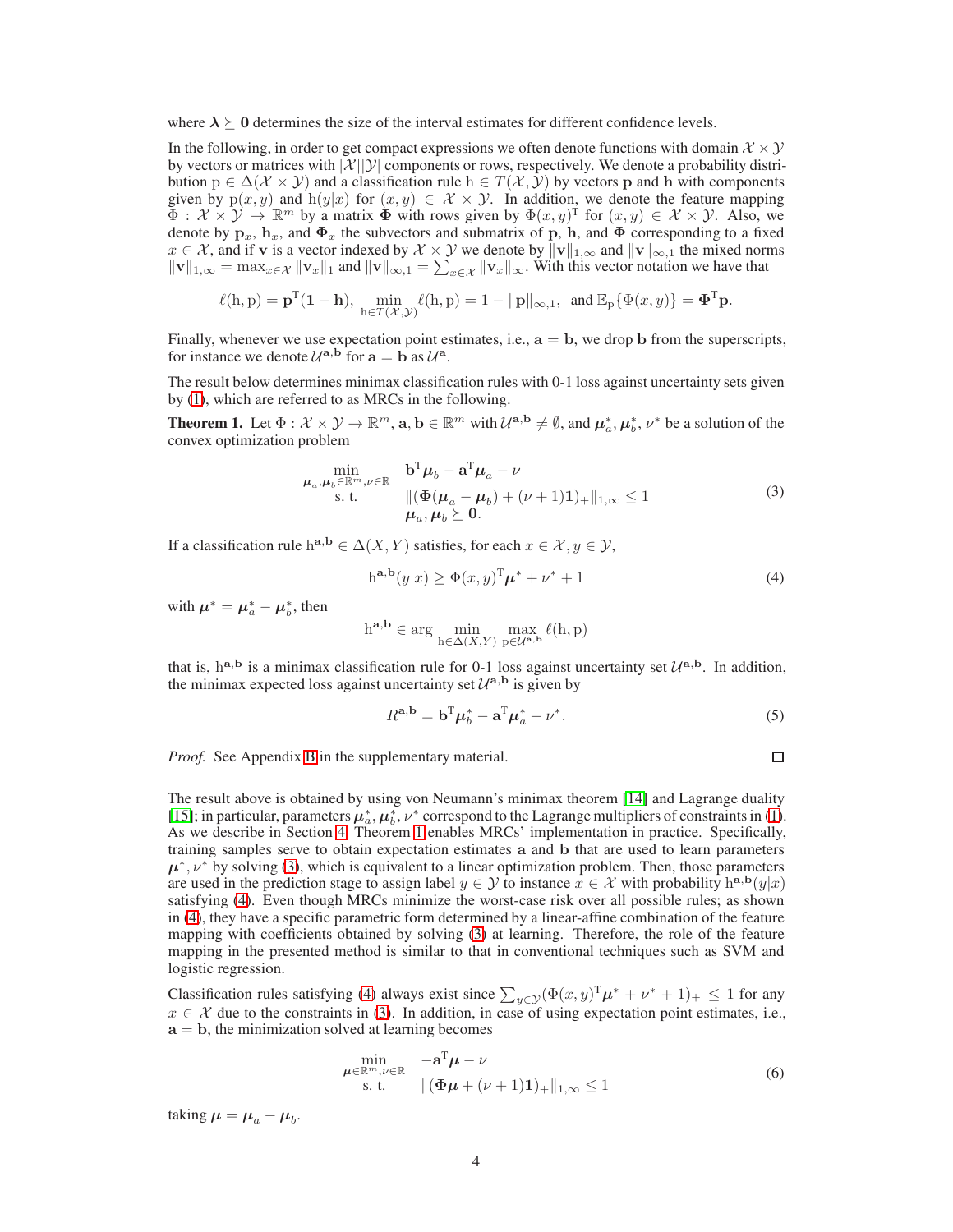The techniques proposed in [\[5–](#page-9-4)[7\]](#page-9-11) find minimax classification rules with 0-1 loss for uncertainty sets that are also defined in terms of expectations' fits. In particular, [\[6,](#page-9-14) [7\]](#page-9-11) utilize uncertainty sets of the form

$$
\mathcal{U}=\left\{\mathbf{p}\in T(\mathcal{X},\mathcal{Y}): \mathbb{E}_{\mathbf{p}}\{\Phi(x,y)\}=\mathbf{a},\;\text{and}\;\mathbf{p}(x)=\mathbf{p}_n(x),\;\forall x\in\mathcal{X}\right\}
$$

while [\[5\]](#page-9-4) utilizes uncertainty sets of the form

$$
\mathcal{U} = \big\{ \mathrm{p} \in T(\mathcal{X},\mathcal{Y}) : \|\mathbb{E}_{\mathrm{p}}\{\Phi(x,y)\} - \mathbf{a}\| \le \varepsilon, \text{ and } \mathrm{p}(x) = \mathrm{p}_n(x), \ \forall x \in \mathcal{X} \big\}.
$$

Such uncertainty sets only contain distributions with instances' marginal  $p(x)$  that coincides with the empirical  $p_n(x)$  so that they do not include the true underlying distribution for finite number of samples. Therefore, the techniques in [\[5](#page-9-4)[–7\]](#page-9-11) cannot ensure out-of-sample generalization with general classification rules and do not provide performance bounds at learning such as those shown below in Theorem [2](#page-4-0) for MRCs.

## <span id="page-4-1"></span>3 Performance guarantees

This section characterizes the out-of-sample performance of MRCs. We first present techniques that provide tight performance bounds at learning, and then we show finite-sample generalization bounds for MRCs' risk in terms of training size and smallest minimax risk.

#### 3.1 Tight performance bounds

The following result shows that the proposed approach also allows to obtain bounds for expected losses by solving linear optimization problems.

<span id="page-4-0"></span>**Theorem 2.** Let  $\Phi: \mathcal{X} \times \mathcal{Y} \to \mathbb{R}^m$ ,  $\mathbf{a}, \mathbf{b} \in \mathbb{R}^m$  with  $\mathcal{U}^{\mathbf{a}, \mathbf{b}} \neq \emptyset$  and  $\kappa^{\mathbf{a}, \mathbf{b}}(q)$  be given by

$$
\kappa^{\mathbf{a},\mathbf{b}}(q) = \min_{\substack{\mu_a,\mu_b \in \mathbb{R}^m, \nu \in \mathbb{R} \\ \text{s. t.}}} \frac{\mathbf{b}^{\mathrm{T}}\mu_b - \mathbf{a}^{\mathrm{T}}\mu_a - \nu}{\Phi(\mu_a - \mu_b) + \nu \mathbf{1} \preceq \mathbf{q}} \tag{7}
$$

for a function  $q : \mathcal{X} \times \mathcal{Y} \to \mathbb{R}$ . Then, for any  $p \in \mathcal{U}^{a,b}$  and  $h \in T(\mathcal{X}, \mathcal{Y})$ 

$$
0 \le -\kappa^{\mathbf{a},\mathbf{b}}(1-h) \le \ell(h,p) \le \kappa^{\mathbf{a},\mathbf{b}}(h-1) \le 1.
$$
 (8)

In addition,  $\ell(h, p) = -\kappa^{a,b}(1-h)$  (resp.  $\ell(h, p) = \kappa^{a,b}(h-1)$ ) if p minimizes (resp. maximizes) the expected loss of h over distributions in  $\mathcal{U}^{\mathbf{a},\mathbf{b}}$ .

*Proof.* See Appendix C in the supplementary material.

<span id="page-4-2"></span> $\Box$ 

For an MRC h<sup>a,b</sup>, the upper bound above is directly given by [\(5\)](#page-3-3), that is,  $R^{a,b} = \kappa^{a,b}(h^{a,b}-1)$ . On the other hand, its lower bound, denoted by  $L^{a,b}$ , requires to solve an additional linear optimization problem given by [\(7\)](#page-4-2) to obtain  $L^{a,b} = -\kappa^{a,b}(1 - h^{a,b})$ .

The techniques proposed in [\[8,](#page-9-10) [11,](#page-9-9) [12\]](#page-9-7) obtain analogous upper and lower bounds corresponding with RRM methods that use uncertainty sets defined in terms of f-divergences and Wasserstein distances. Such methods obtain classification rules by minimizing the upper bound of a surrogate expected loss while MRCs minimize the upper bound of the 0-1 expected loss (risk). Note that the bounds for expected losses become risk's bounds if the uncertainty set includes the true underlying distribution. Such situation can be attained with a tuneable confidence using uncertainty sets defined by Wasserstein distances as in [\[11,](#page-9-9)[12\]](#page-9-7) or using the proposed uncertainty sets in [\(1\)](#page-2-0) with expectation confidence intervals. However, the bounds are only asymptotical risk's bounds using uncertainty sets defined by f-divergences as in [\[8\]](#page-9-10) or using the proposed uncertainty sets in [\(1\)](#page-2-0) with expectation point estimates.

#### 3.2 Finite-sample generalization bounds

The smallest minimax risk using uncertainty sets given by [\(1\)](#page-2-0) with feature mapping  $\Phi$  is the nonrandom constant  $R^{\tau_{\infty}}$  with  $\tau_{\infty} = \mathbb{E}_{p^*}\{\Phi\}$  because  $p^* \in \mathcal{U}^{a,b} \Rightarrow \mathcal{U}^{\tau_{\infty}} \subseteq \mathcal{U}^{a,b} \Rightarrow R^{\tau_{\infty}} \leq R^{a,b}$ .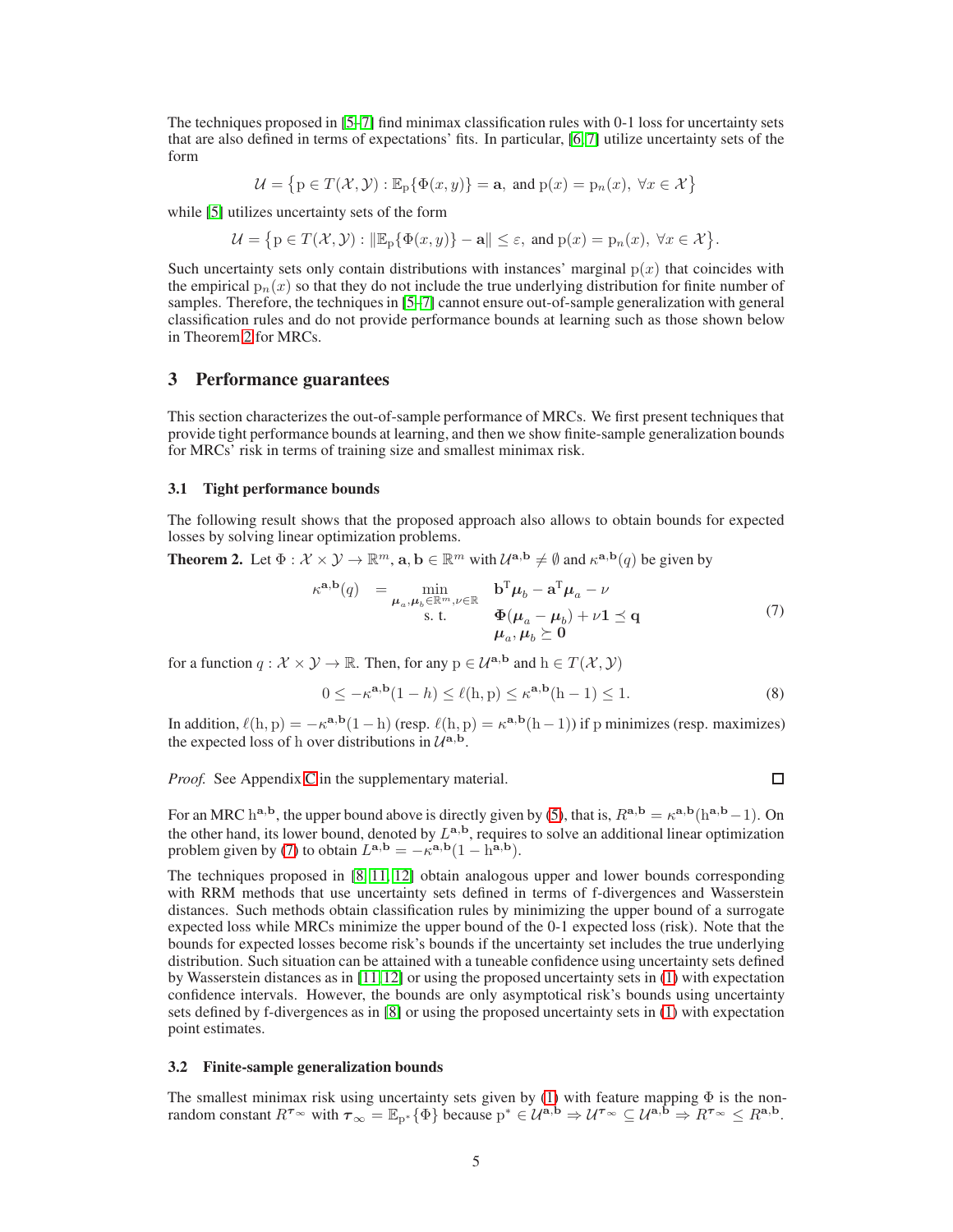Such smallest minimax risk corresponds with MRC  $h^{\tau_{\infty}}$  that would require an infinite number of training samples to exactly determine the features' actual expectation  $\tau_{\infty}$ .

The following result bounds the risk of MRCs w.r.t. the smallest minimax risk, as well as the difference between the risk of MRCs and the corresponding minimax expected loss.

<span id="page-5-1"></span>**Theorem 3.** Let  $\Phi : \mathcal{X} \times \mathcal{Y} \to \mathbb{R}^m$  be a feature mapping,  $\delta \in (0,1)$ , and  $\tau_{\infty} = \mathbb{E}_{p^*}\{\Phi\}$ . If  $\tau_n$ ,  $a_n$ , and  $b_n$  are point and interval estimates for  $\tau_{\infty}$  obtained from training samples as given by [\(2\)](#page-2-1) with

$$
\lambda = \mathbf{d} \sqrt{\frac{\log m + \log \frac{2}{\delta}}{2}}, \ d^{(l)} = \max_{x \in \mathcal{X}, y \in \mathcal{Y}} \Phi(x, y)^{(l)} - \min_{x \in \mathcal{X}, y \in \mathcal{Y}} \Phi(x, y)^{(l)}, \text{ for } l = 1, 2, \dots, m.
$$

Then, with probability at least  $1 - \delta$ 

$$
R(\mathbf{h}^{\mathbf{a}_n, \mathbf{b}_n}) \le R^{\mathbf{a}_n, \mathbf{b}_n} \le R^{\tau_{\infty}} + 2M_{\Phi} \|\mathbf{d}\|_2 \sqrt{\frac{\log m + \log \frac{2}{\delta}}{2} \frac{1}{\sqrt{n}}}
$$
(9)

$$
R(\mathbf{h}^{\tau_n}) \le R^{\tau_n} + M_{\Phi} \|\mathbf{d}\|_2 \sqrt{\frac{\log m + \log \frac{2}{\delta}}{2}} \frac{1}{\sqrt{n}} \tag{10}
$$

$$
R(\mathbf{h}^{\tau_n}) \le R^{\tau_{\infty}} + N_{\Phi} \|\mathbf{d}\|_2 \sqrt{\frac{\log m + \log \frac{2}{\delta}}{2}} \frac{1}{\sqrt{n}} \tag{11}
$$

<span id="page-5-4"></span><span id="page-5-3"></span><span id="page-5-2"></span> $\Box$ 

where

$$
M_{\Phi} = \max_{\mu \in \Omega_{\Phi}} \|\mu\|_{2}, \ N_{\Phi} = \max_{\mu_{1}, \mu_{2} \in \Omega_{\Phi}} \|\mu_{1} - \mu_{2}\|_{2}
$$
  

$$
\Omega_{\Phi} = \{ \mu \in \mathbb{R}^{m} : \ \exists \mathbf{a} \in \text{Conv}(\Phi(\mathcal{X} \times \mathcal{Y})) \text{ s.t. } \mu, \nu \text{ is the min. euclidean norm solution of (6)} \}.
$$

*Proof.* See Appendix D in the supplementary material.

Second inequality in [\(9\)](#page-5-2) and inequality [\(11\)](#page-5-3) bound the risk of MRCs w.r.t. the smallest minimax risk  $R^{\tau_{\infty}}$ ; and first inequality in [\(9\)](#page-5-2) and inequality [\(10\)](#page-5-4) bound the difference between the risk of MRCs and the corresponding minimax expected loss. These bounds show differences that decrease with n as  $O(1/\sqrt{n})$  with proportionality constants that depend on the confidence  $\delta$ , and other constants now allows and  $\delta$ . describing the complexity of feature mapping  $\Phi$  such as its dimensionality m, the difference between its maximum and minimum values d, and bounds for the solutions of [\(6\)](#page-3-4) with vectors a in the convex hull of  $\Phi(\mathcal{X} \times \mathcal{Y})$ .

The generalization bounds for the risk provided in Theorem 3 of [\[5\]](#page-9-4) and Theorems 2 and 3 of [\[4\]](#page-9-3) are analogous to those in inequalities [\(9\)](#page-5-2) and [\(11\)](#page-5-3) above. In particular, they also show risk's bounds w.r.t. to the minimax risk corresponding to an infinite number of samples. The bounds in [\[5\]](#page-9-4) and [\[4\]](#page-9-3) correspond to uncertainty sets defined by expectation fits with empirical marginals and Wasserstein distances, respectively, while the bounds [\(9\)](#page-5-2) and [\(11\)](#page-5-3) above correspond to the proposed uncertainty sets in [\(1\)](#page-2-0). The generalization bounds in Corollary 3.2 in [\[9\]](#page-9-5) and Theorem 2 of  $[11]$  are analogous to those in inequalities  $(9)$  and  $(10)$  above. In particular, they also show how the risk can be upper bounded (assymptotically in [\[9\]](#page-9-5) and inequality [\(10\)](#page-5-4) or with certain confidence in [\[11\]](#page-9-9) and inequality [\(9\)](#page-5-2)) by the corresponding finite-sample minimax expected loss. The bounds in [\[9\]](#page-9-5) and [\[11\]](#page-9-9) correspond with uncertainty sets defined by f-divergences, and Wasserstein distances, respectively, while the bounds [\(9\)](#page-5-2) and [\(10\)](#page-5-4) above correspond with the proposed uncertainty sets defined by linear constraints.

## <span id="page-5-0"></span>4 Implementation of MRCs

Algorithm [1](#page-6-0) describes MRCs learning stage that obtains parameters  $\mu^*, \nu^*$  by solving optimization problem [\(3\)](#page-3-1) in Theorem [1](#page-3-0) given expectation estimates in [\(2\)](#page-2-1) obtained from training samples. An upper bound for the expected loss is directly obtained as by-product of such optimization while a lower bound for the expected loss requires to solve an additional linear optimization problem given by [\(7\)](#page-4-2) in Theorem [2.](#page-4-0)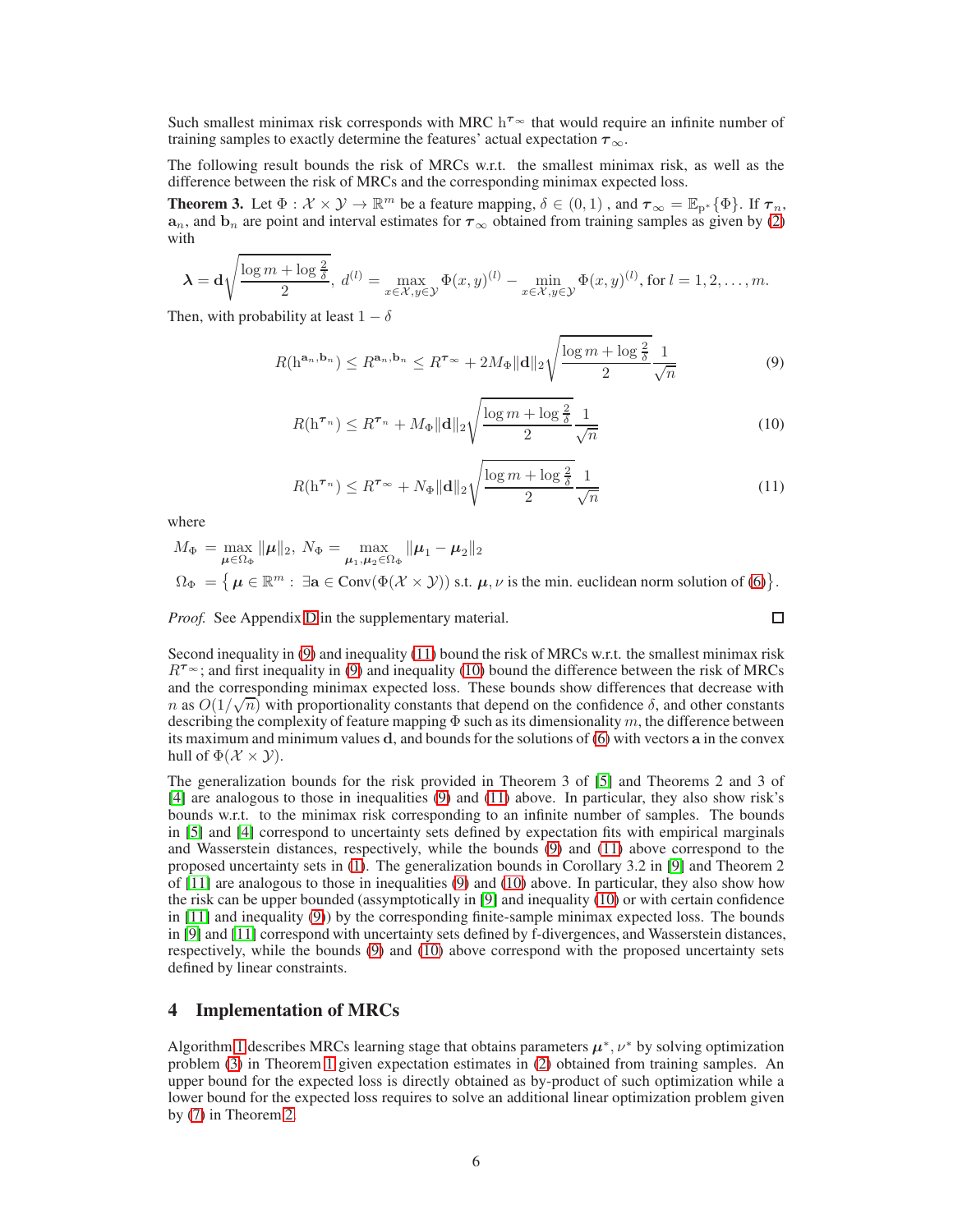#### <span id="page-6-0"></span>Algorithm 1 – Pseudocode for MRC learning

**Input:** Training samples  $(x_1, y_1), (x_2, y_2), \ldots, (x_n, y_n)$ , width of confidence intervals  $\lambda$ feature mapping  $\Phi$ , and matrices  $\Phi_1, \Phi_2, \ldots, \Phi_r$  satisfying [\(12\)](#page-6-1) **Output:** Parameters  $\mu^*, \nu^*$ , upper bound  $R^{{\bf a}_n, {\bf b}_n}$ , and [Optional] lower bound  $L^{{\bf a}_n, {\bf b}_n}$ 1:  $\tau_n \leftarrow \frac{1}{n} \sum_{i=1}^n \Phi(x_i, y_i), \mathbf{a}_n \leftarrow \tau_n - \lambda \frac{1}{\sqrt{n}}, \mathbf{b}_n \leftarrow \tau_n + \lambda \frac{1}{\sqrt{n}}$ 2:  $\mu_b^*, \mu_a^*, \nu^* \leftarrow \underset{\mu_a, \mu_b, \nu}{\arg \min} \quad \mathbf{b}_n^{\mathrm{T}} \mu_b - \mathbf{a}_n^{\mathrm{T}} \mu_a - \nu$ s. t.  $(1_{\mathcal{C}})^{T}(\Phi_i(\mu_a - \mu_b) + \nu 1) \leq 1 - |\mathcal{C}|, \forall i \in \{1, 2, ..., r\}, \mathcal{C} \subseteq \mathcal{Y}, \mathcal{C} \neq \emptyset$  $\boldsymbol{\mu}_a,\boldsymbol{\mu}_b\succeq\mathbf{0}$ 3:  $\mu^* \leftarrow \mu_a^* - \mu_b^*, R^{\mathbf{a}_n, \mathbf{b}_n} \leftarrow \mathbf{b}_n^{\mathrm{T}} \mu_b^* - \mathbf{a}_n^{\mathrm{T}} \mu_a^* - \nu^*$ 4: [Optional]  $L^{\mathbf{a}_n, \mathbf{b}_n} \leftarrow -\min_{\mu_a, \mu_b, \nu} \mathbf{b}_n^{\mathrm{T}} \mu_b - \mathbf{a}_n^{\mathrm{T}} \mu_a - \nu$ 

$$
\text{s. t.} \quad \Phi_i(\mu_a - \mu_b) + \nu \mathbf{1} \preceq \mathbf{1} - \varepsilon_i, \ \forall i \in \{1, 2, \dots, r\}
$$
\n
$$
\mu_a, \mu_b \succeq \mathbf{0}
$$
\n
$$
\text{where } \varepsilon_i = \begin{cases} \ (\Phi_i \mu^* + (\nu^* + 1)\mathbf{1})_+ / c_i & \text{if } c_i \neq 0 \\ 1/|\mathcal{Y}| & \text{if } c_i = 0 \end{cases} \text{ and } c_i = \|(\Phi_i \mu^* + (\nu^* + 1)\mathbf{1})_+\|_1
$$

Optimization problems [\(3\)](#page-3-1) and [\(7\)](#page-4-2) addressed at learning can be efficiently solved; in the following we show equivalent representations of such optimization problems that are appropriate for implementation. For each  $x \in \mathcal{X}$ , let  $\Phi_x$  be the  $|\mathcal{Y}| \times m$  matrix with y-th row equal to  $\Phi(x, y)$ <sup>T</sup>. If  $\Phi_1, \Phi_2, \ldots, \Phi_r$  are r matrices describing the range of matrices  $\Phi_x$  for varying  $x \in \mathcal{X}$ , i.e.,

<span id="page-6-2"></span><span id="page-6-1"></span>
$$
\{\mathbf{\Phi}_i: \ i = 1, 2, \dots, r\} = \{\mathbf{\Phi}_x: \ x \in \mathcal{X}\}\
$$
 (12)

then, constraints in optimization problem [\(7\)](#page-4-2) are equivalent to  $2m + r|\mathcal{Y}|$  linear constraints. Con-straints in optimization problem [\(3\)](#page-3-1) are equivalent to  $2m$  linear and r nonlinear constraints since  $\|(\mathbf{\Phi}(\boldsymbol{\mu}_a - \boldsymbol{\mu}_b) + (\nu + 1)\mathbf{1})_+\|_{1,\infty} \leq 1$  is equivalent to

$$
\| (\mathbf{\Phi}_i(\boldsymbol{\mu}_a - \boldsymbol{\mu}_b) + (\nu + 1)\mathbf{1})_+ \|_1 \le 1 \text{ for } i = 1, 2, ..., r.
$$
 (13)

Furthermore, constraints in optimization problem [\(3\)](#page-3-1) are also equivalent to  $2m + r(2^{|\mathcal{Y}|} - 1)$  linear constraints because [\(13\)](#page-6-2) is equivalent to

$$
(1_{\mathcal{C}})^{T} \left(\Phi_{i}(\mu_{a}-\mu_{b})+\nu 1\right) \leq 1-|\mathcal{C}|, \forall i \in \{1,2,\ldots,r\}, \mathcal{C} \subseteq \mathcal{Y}, \mathcal{C} \neq \emptyset
$$
  
since  $\|(\Phi_{i}(\mu_{a}-\mu_{b})+(\nu+1)1)_{+}\|_{1} = \max_{\mathcal{C} \subseteq \mathcal{Y}} (1_{\mathcal{C}})^{T} \left(\Phi_{i}(\mu_{a}-\mu_{b})+(\nu+1)1\right).$ 

Classification problems with a moderate number of classes  $|\mathcal{Y}|$  can benefit by the formulation of [\(3\)](#page-3-1) as a linear optimization problem with  $2m + r(2^{|\mathcal{Y}|} - 1)$  constraints instead of that as nonlinear convex optimization with  $2m + r$  constraints. The number r of matrices  $\Phi_1, \Phi_2, \ldots, \Phi_r$  needed to cover the range of matrices  $\Phi_x$ ,  $x \in \mathcal{X}$ , determines the number of constraints in the optimization problems solved for MRC learning. Efficient optimization can be achieved using constraint generation techniques or approximations with a subset of constraints.

At prediction stage, MRCs use the parameters  $\mu^*$  and  $\nu^*$  obtained at learning to assign label  $y \in \mathcal{Y}$ to instance  $x \in \mathcal{X}$  with probability

$$
h^{a,b}(y|x) = \begin{cases} (\Phi(x,y)^{T}\mu^{*} + \nu^{*} + 1)_{+}/c_{x} & \text{if } c_{x} \neq 0\\ 1/\mathcal{Y} & \text{if } c_{x} = 0 \end{cases}
$$
(14)

that satisfies [\(4\)](#page-3-2) in Theorem [1](#page-3-0) by taking  $c_x = \sum$  $y \in \mathcal{Y}$  $(\Phi(x, y)^{\mathrm{T}} \mu^* + \nu^* + 1)_+.$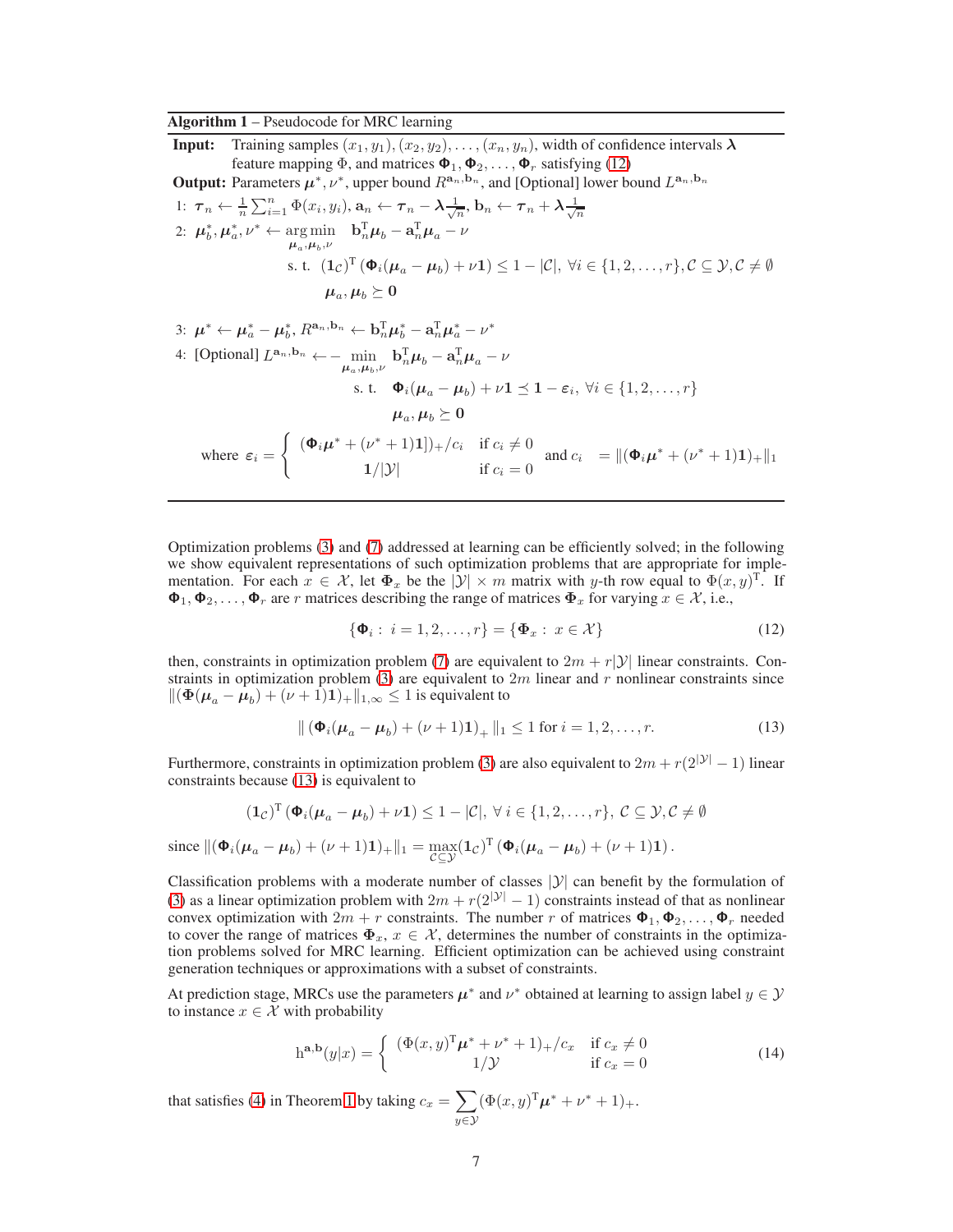<span id="page-7-1"></span>

<span id="page-7-2"></span>Figure 1: Upper and lower MRC risk bounds obtained at learning.

## <span id="page-7-0"></span>5 Experimental results

In this section we show numerical results for MRCs using 8 UCI datasets for multi-class classification. The first set of results shows the suitability of the upper and lower bounds  $R^{a,b}$  and  $L^{a,b}$  for MRCs with varying training sizes, while the second set of results compares the classification error of MRCs w.r.t. state-of-the-art techniques.

MRCs' results are obtained using feature mappings given by instances' thresholding, similarly to those used by maximum entropy and logistic regression methods [\[13,](#page-9-8)[16,](#page-9-15)[17\]](#page-10-0). Such feature mappings are adequate for a streamlined implementation of MRCs because they take a reduced number of values.<sup>1</sup> Let each instance  $x \in \mathcal{X}$  be given by  $\mathbf{x} = [x^{(1)}, x^{(2)}, \dots, x^{(D)}]^{\text{T}} \in \mathbb{R}^D$ , and let  $\text{Th}_i \in \mathbb{R}$ be a threshold corresponding with dimension  $d_i \in \{1, 2, ..., D\}$  for  $i = 1, 2, ..., k$ . We consider feature mappings with  $m = |\mathcal{Y}|(k+1)$  components corresponding to the different combinations of labels and thresholds. Specifically,

$$
\Phi^{(l)}(x, y) = \mathbb{I}\left\{y = i\right\} \text{ for } l = (i - 1)(k + 1) + 1, \ i = 1, 2, \dots, |\mathcal{Y}|
$$
  
\n
$$
\Phi^{(l)}(x, y) = \mathbb{I}\left\{x^{(d_j)} \le \text{Th}_j\right\} \mathbb{I}\left\{y = i\right\}
$$
  
\nfor  $l = (i - 1)(k + 1) + j + 1, \ i = 1, 2, \dots, |\mathcal{Y}|, j = 1, 2, \dots, k.$  (15)

We obtain up to  $k = 200/|y|$  thresholds using one-dimensional decision trees (decision stumps) so that the feature mapping has up to  $m = 200 + |y|$  components, and we solve the optimization problems at learning with the constraints corresponding to the  $r = n$  matrices  $\mathbf{\Phi}_i = \mathbf{\Phi}_{x_i}$ ,  $i = 1, 2, \ldots, n$ , obtained from the  $n$  training instances. For all datasets, interval estimates for feature mapping ex-pectations were obtained using [\(2\)](#page-2-1) with  $\lambda^{(i)} = 0.25$  for  $i = 1, 2, ..., m$ . All other classification techniques were implemented using their default parameters, and the convex optimization problems have been solved using CVX package [\[18\]](#page-10-1).

In the first set of experimental results, we use "Adult" and "Magic" data sets from the UCI repository. For each training size, one instantiation of training samples is used for learning as described in Algorithm [1,](#page-6-0) and MRC's risk is estimated using the remaining samples. It can be observed from the Figures [1\(a\)](#page-7-1) and [1\(b\)](#page-7-2) that the lower and upper bounds obtained at learning can offer accurate estimates for the risk without using test samples.

In the second set of experimental results, we use 6 data sets from the UCI repository (first column of Table [1\)](#page-8-0). MRCs are compared with 7 classifiers: decision tree (DT), quadratic discriminant analysis (QDA), k-nearest neighbor (KNN), Gaussian kernel SVM, and random forest (RF), as well as the related RRM classifiers adversarial multiclass classifier (AMC), and maximum entropy machine (MEM). The first 5 classifiers were implemented using scikit-learn package, AMC [\[7\]](#page-9-11) was implemented with Gaussian kernel using the publicly available code

<sup>&</sup>lt;sup>1</sup>The implementation of MRCs with more sophisticated feature mappings, such as those embedding data into a RKHS, can be enabled by using constraint generation techniques or subgradient descent methods.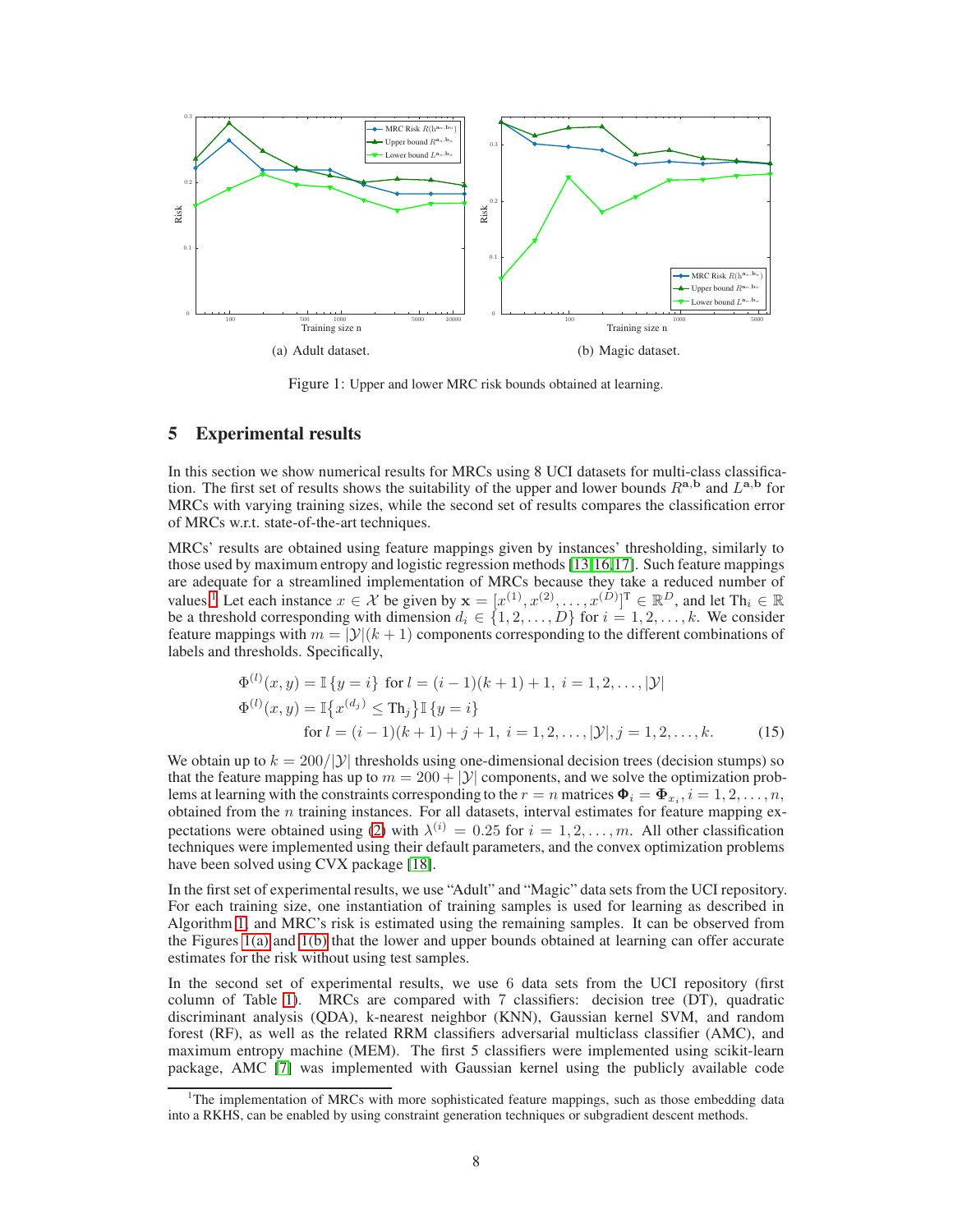<span id="page-8-0"></span>

|  | Table 1: Classification error and performance bounds of MRC in comparison with state-of-the-art techniques. |  |  |  |  |  |  |  |
|--|-------------------------------------------------------------------------------------------------------------|--|--|--|--|--|--|--|
|  |                                                                                                             |  |  |  |  |  |  |  |

| Data set        | LB      | <b>MRC</b>    | UB  | <b>ODA</b>    | DT            | <b>KNN</b>    | <b>SVM</b>    | RF            | AMC           | <b>MEM</b>    |
|-----------------|---------|---------------|-----|---------------|---------------|---------------|---------------|---------------|---------------|---------------|
| Mammog.         | $.16\,$ | $.18 \pm .04$ | .21 | $.20 \pm .04$ | $.24 \pm .04$ | $.22 \pm .04$ | $.18 \pm .03$ | $.21 \pm .06$ | $.18 \pm .03$ | $.22 \pm .04$ |
| Haberman        | .24     | $.27 \pm .03$ | .27 | $.24 \pm .03$ | $.39 \pm .14$ | $.30 \pm .07$ | $.26 \pm .04$ | $.35 \pm .12$ | $.25 \pm .04$ | $.27 \pm .02$ |
| Indian liv.     | .28     | $.29 \pm .01$ | .30 | $.44 \pm .08$ | $.35 \pm .09$ | $.34 \pm .05$ | $.29 \pm .02$ | $.30 \pm .05$ | $.29 \pm .01$ | $.29 \pm .01$ |
| <b>Diabetes</b> | .22     | $.26 \pm .03$ | .28 | $.26 \pm .03$ | $.29 \pm .07$ | $.26 \pm .05$ | $.24 \pm .04$ | $.26 \pm .05$ | $.24 \pm .04$ | $.34 \pm .04$ |
| Credit          | .12     | $.15 \pm .18$ | .17 | $.22 \pm .07$ | $.22 \pm .14$ | $.14 \pm .09$ | $.16 \pm .17$ | $.17 \pm .15$ | $.15 \pm .18$ | $.14 \pm .04$ |
| Glass           | .22     | $.36 \pm .08$ | .47 | $.64 \pm .04$ | $.39 \pm .18$ | $.34 \pm .08$ | $.34 \pm .11$ | $.40 \pm .14$ | $.42 \pm .14$ | $.35 \pm .08$ |
| Avg. rank       |         | 2.7           |     | 5.1           | 7.0           | 3.8           | 2.0           | 5.3           | 2.5           | 3.8           |

provided by the authors in <https://github.com/rizalzaf/adversarial-multiclass>, and MEM was implemented as shown in [\[5\]](#page-9-4). The errors and standard deviations in Table [1](#page-8-0) have been estimated using paired and stratified 10-fold cross validation. The upper and lower bounds showed in columns UB and LB, respectively, are obtained without averaging, that is, by one-time learning MRCs with all samples. It can be observed from the table that the accuracy of proposed MRCs is competitive with state-of-the-art techniques even using a simple feature mapping given by instances' thresholding. Table [1](#page-8-0) also shows the tightness of the presented performance bounds for assorted datasets. Python code with the proposed MRC is provided in <https://github.com/MachineLearningBCAM/Minimax-risk-classifiers-NeurIPS-2020> with the settings used in these experimental results.

# 6 Conclusion

The proposed MRCs minimize the worst-case expected 0-1 loss over general classification rules, and provide performance guarantees at learning. The paper also describes MRCs' implementation in practice, and presents their finite-sample generalization bounds. Experimentation with benchmark datasets shows the reliability and tightness of the presented performance bounds, and the competitive classification performance of MRCs with simple feature mappings given by thresholds. The results presented show that supervised classification does not require to choose a surrogate loss that substitutes original 0-1 loss, and a specific family that constraints classification rules. Differently from conventional techniques, the inductive bias exploited by MRCs comes only from a feature mapping that serves to constrain the distributions considered. Learning with MRCs is achieved without further design choices by solving linear optimization problems that can also provide tight performance guarantees.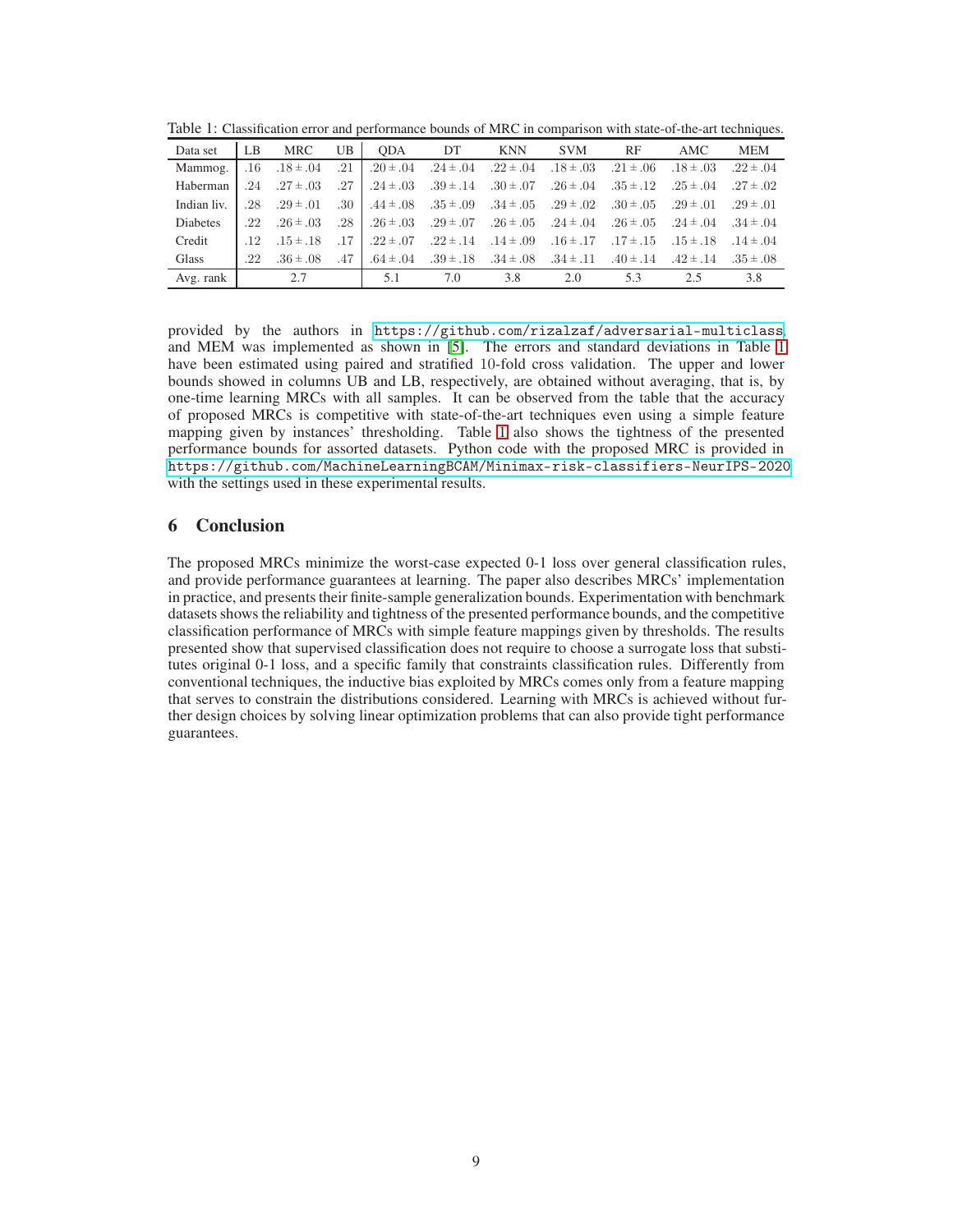## Broader Impact

The results presented in the paper can enable new approaches for supervised learning that can benefit general applications of supervised classification. Such results do not put anybody at a disadvantage, create consequences in case of failure or leverage biases in the data.

### Acknowledgments and Disclosure of Funding

Funding in direct support of this work has been provided by the Spanish Ministry of Economy and Competitiveness MINECO through Ramon y Cajal Grant RYC-2016-19383, BCAM's Severo Ochoa Excellence Accreditation SEV-2017-0718, Project PID2019-105058GA-I00, and Project TIN2017- 82626-R, and by the Basque Government through the ELKARTEK and BERC 2018-2021 programmes.

## <span id="page-9-0"></span>References

- <span id="page-9-1"></span>[1] Vladimir Vapnik. *Statistical learning theory*. Wiley, New York, 1998.
- [2] Theodoros Evgeniou, Massimiliano Pontil, and Tomaso Poggio. Regularization networks and support vector machines. *Advances in computational mathematics*, 13(1):1–50, 2000.
- <span id="page-9-2"></span>[3] Gert R.G. Lanckriet, Laurent El Ghaoui, Chiranjib Bhattacharyya, and Michael I. Jordan. A robust minimax approach to classification. *Journal of Machine Learning Research*, 3:555–582, December 2002.
- <span id="page-9-3"></span>[4] Jaeho Lee and Maxim Raginsky. Minimax statistical learning with Wasserstein distances. In *Advances in Neural Information Processing Systems*, pages 2692–2701, 2018.
- <span id="page-9-4"></span>[5] Farzan Farnia and David Tse. A minimax approach to supervised learning. In *Advances in Neural Information Processing Systems*, pages 4240–4248, 2016.
- <span id="page-9-14"></span>[6] Kaiser Asif, Wei Xing, Sima Behpour, and Brian D. Ziebart. Adversarial cost-sensitive classification. In *Conference on Uncertainty in Artificial Intelligence*, pages 92–101, 2015.
- <span id="page-9-11"></span>[7] Rizal Fathony, Anqi Liu, Kaiser Asif, and Brian D. Ziebart. Adversarial multiclass classification: A risk minimization perspective. In *Advances in Neural Information Processing Systems 29*, pages 559–567, 2016.
- <span id="page-9-10"></span>[8] John Duchi, Peter Glynn, and Hongseok Namkoong. Statistics of robust optimization: A generalized empirical likelihood approach. *arXiv preprint*, arXiv:1610.03425, 2016.
- <span id="page-9-5"></span>[9] Hongseok Namkoong and John C. Duchi. Variance-based regularization with convex objectives. In *Advances in Neural Information Processing Systems*, pages 2971–2980, 2017.
- <span id="page-9-6"></span>[10] Erick Delage and Yinyu Ye. Distributionally robust optimization under moment uncertainty with application to data-driven problems. *Operations Research*, 58(3):595–612, 2010.
- <span id="page-9-9"></span>[11] Soroosh Shafieezadeh-Abadeh, Peyman Mohajerin Esfahani, and Daniel Kuhn. Distributionally robust logistic regression. In *Advances in Neural Information Processing Systems*, pages 1576–1584, 2015.
- <span id="page-9-7"></span>[12] Soroosh Shafieezadeh-Abadeh, Daniel Kuhn, and Peyman Mohajerin Esfahani. Regularization via mass transportation. *Journal of Machine Learning Research*, 20(103):1–68, 2019.
- <span id="page-9-8"></span>[13] Mehryar Mohri, Afshin Rostamizadeh, and Ameet Talwalkar. *Foundations of machine learning*. MIT press, Cambridge, MA, second edition, 2018.
- <span id="page-9-12"></span>[14] Peter D. Grünwald and A. Philip Dawid. Game theory, maximum entropy, minimum discrepancy and robust Bayesian decision theory. *The Annals of Statistics*, 32(4):1367–1433, 2004.
- <span id="page-9-13"></span>[15] Stephen Boyd and Lieven Vandenberghe. *Convex Optimization*. Cambridge University Press, New York, NY, USA, 2004.
- <span id="page-9-15"></span>[16] Miroslav Dudík, Steven J. Phillips, and Robert E. Schapire. Performance guarantees for regularized maximum entropy density estimation. In *Proceedings of the 17th annual conference on computational learning theory*, pages 472–486, Berlin, Heidelberg, 2004. Springer Berlin Heidelberg.